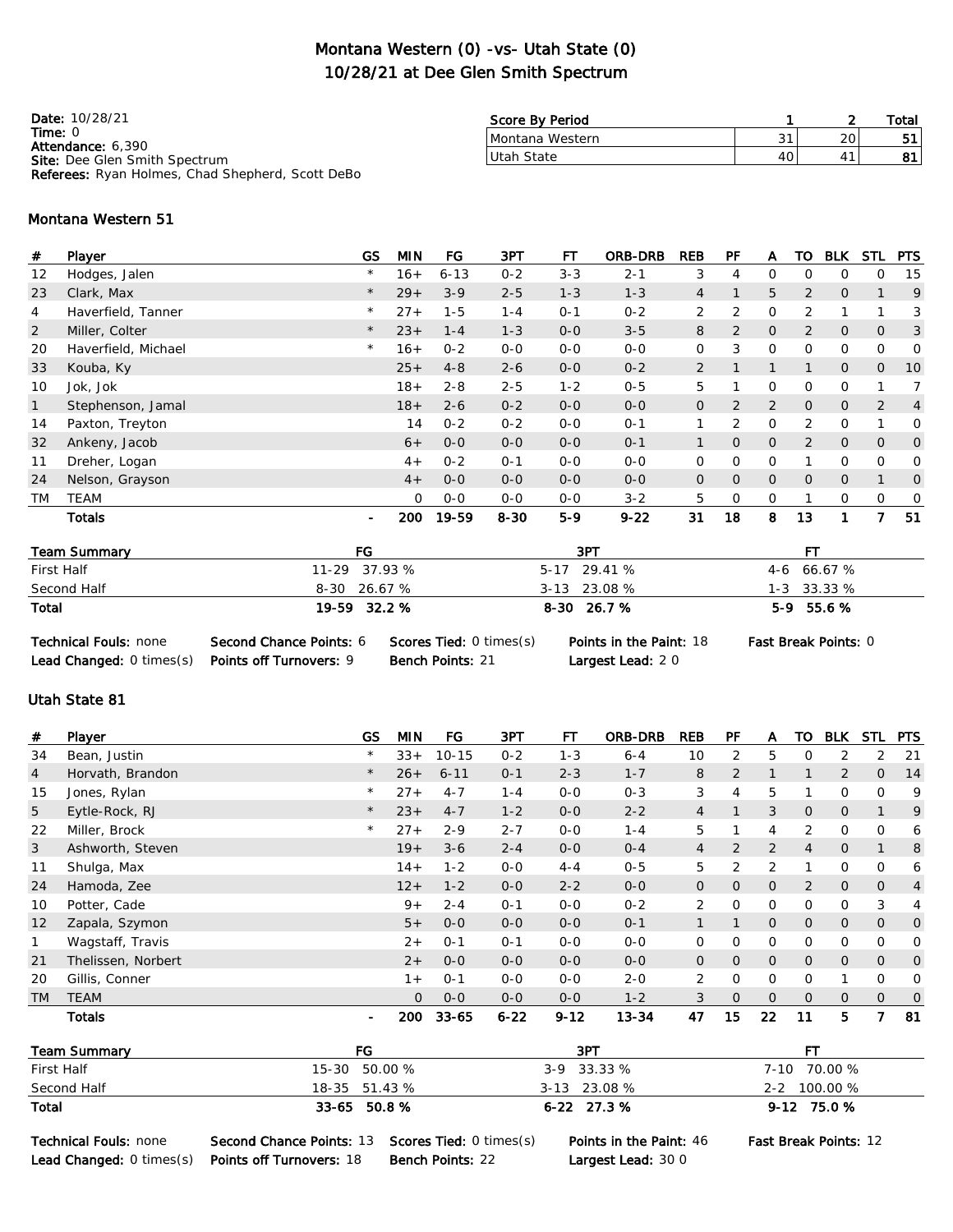#### 1st Half Box Score

### Montana Western 31

| #              | Player              | <b>MIN</b>     | FG        | 3PT           | <b>FT</b> | <b>ORB-DRB</b> | <b>REB</b>     | PF             | A              | TO             | <b>BLK</b>     | <b>STL</b>     | <b>PTS</b>   |
|----------------|---------------------|----------------|-----------|---------------|-----------|----------------|----------------|----------------|----------------|----------------|----------------|----------------|--------------|
| 12             | Hodges, Jalen       | $8+$           | $5 - 6$   | $0 - 1$       | $3 - 3$   | $1 - 0$        |                | 3              | $\mathbf 0$    | $\mathbf 0$    | 0              | O              | 13           |
| 23             | Clark, Max          | $18+$          | $2 - 5$   | $2 - 3$       | $0 - 0$   | $1 - 2$        | 3              | 1              | 3              | 2              | $\overline{O}$ |                | 6            |
| 4              | Haverfield, Tanner  | $16+$          | $0 - 4$   | $0 - 3$       | $0 - 1$   | $0 - 2$        | 2              | 2              | $\mathbf 0$    |                |                | $\mathbf 0$    | 0            |
| $\overline{2}$ | Miller, Colter      | $12+$          | $1 - 3$   | $1 - 3$       | $0-0$     | $2 - 2$        | 4              |                | $\overline{0}$ | $\overline{O}$ | $\mathbf 0$    | $\mathbf{O}$   | 3            |
| 20             | Haverfield, Michael | $7+$           | $0 - 1$   | $0-0$         | $0-0$     | $0-0$          | 0              | 2              | 0              | 0              | $\mathsf{O}$   | 0              | 0            |
| 33             | Kouba, Ky           | $13+$          | $1 - 3$   | $0 - 2$       | $0-0$     | $0 - 2$        | $\overline{2}$ | $\overline{O}$ | $\mathbf{1}$   | $\overline{O}$ | $\mathbf 0$    | $\mathbf{O}$   | 2            |
| 10             | Jok, Jok            | $12+$          | $2 - 6$   | $2 - 4$       | $1 - 2$   | $0 - 3$        | 3              |                | $\mathbf 0$    | 0              | $\circ$        |                | 7            |
| 1              | Stephenson, Jamal   | $10+$          | $0 - 1$   | $0 - 1$       | $0-0$     | $0-0$          | $\mathbf{O}$   |                | $\mathbf{1}$   | $\overline{O}$ | $\mathbf{0}$   | $\overline{O}$ | 0            |
| 14             | Paxton, Treyton     | $4+$           | $O - O$   | $0 - 0$       | $0 - 0$   | $0 - 1$        |                | 1              | $\mathbf 0$    |                | $\circ$        | 1              | $\mathbf 0$  |
| 32             | Ankeny, Jacob       | $\overline{O}$ | $0-0$     | $0 - 0$       | $O-O$     | $0-0$          | $\overline{O}$ | $\overline{0}$ | $\overline{O}$ | $\overline{O}$ | $\overline{0}$ | $\overline{O}$ | $\mathbf{O}$ |
| 11             | Dreher, Logan       | $\overline{0}$ | $0-0$     | $0 - 0$       | $O-O$     | $O-O$          | 0              | 0              | $\mathbf 0$    | $\circ$        | $\mathsf{O}$   | $\mathbf 0$    | 0            |
| 24             | Nelson, Grayson     | $\overline{O}$ | $0 - 0$   | $0 - 0$       | $O-O$     | $0 - 0$        | $\overline{0}$ | $\overline{0}$ | $\overline{O}$ | $\overline{O}$ | $\overline{O}$ | $\overline{O}$ | 0            |
| <b>TM</b>      | <b>TEAM</b>         | $\Omega$       | $0-0$     | $0 - 0$       | $0-0$     | $1 - 1$        | 2              | $\mathbf 0$    | $\mathbf 0$    | $\mathsf{O}$   | $\mathsf{O}$   | $\mathbf 0$    | 0            |
|                | Totals              | 100 .          | $11 - 29$ | $5 - 17$      | $4 - 6$   | $5 - 13$       | 18             | 12             | 5              | 4              |                | 3              | 31           |
|                |                     |                |           | 37.9 % 29.4 % | 66.7%     |                |                |                |                |                |                |                |              |

#### Utah State 40

| #              | Player             | <b>MIN</b>     | FG            | 3PT     | <b>FT</b> | <b>ORB-DRB</b> | <b>REB</b>     | PF             | A              | то             | <b>BLK</b>     | <b>STL</b>     | <b>PTS</b>     |
|----------------|--------------------|----------------|---------------|---------|-----------|----------------|----------------|----------------|----------------|----------------|----------------|----------------|----------------|
| 34             | Bean, Justin       | $16+$          | $4 - 5$       | $0 - 0$ | $1 - 3$   | $2 - 2$        | 4              | 2              | 3              | $\mathbf 0$    | $\overline{0}$ | 0              | 9              |
| $\overline{4}$ | Horvath, Brandon   | $14+$          | $3 - 7$       | $0 - 1$ | $2 - 3$   | $1 - 2$        | 3              | 2              | 1              |                | 1              | $\circ$        | 8              |
| 15             | Jones, Rylan       | $15+$          | $1 - 2$       | $0 - 1$ | $0 - 0$   | $0 - 2$        | $\overline{2}$ |                | $\overline{2}$ |                | $\overline{0}$ | $\Omega$       | 2              |
| 5              | Eytle-Rock, RJ     | $12+$          | $2 - 4$       | $1 - 2$ | $0-0$     | $1 - 2$        | 3              |                | 2              | $\overline{O}$ | $\mathbf 0$    |                | 5              |
| 22             | Miller, Brock      | $15+$          | $1 - 6$       | $1 - 4$ | $0-0$     | $1 - 2$        | 3              | $\mathbf 0$    | $\mathbf{O}$   | $\mathbf{0}$   | $\overline{0}$ | 0              | 3              |
| 3              | Ashworth, Steven   | $9+$           | $2 - 2$       | $1 - 1$ | $0 - 0$   | $O - 1$        | $\mathbf{1}$   |                |                | $\mathbf{1}$   | $\mathbf 0$    | $\mathbf{0}$   | 5              |
| 11             | Shulga, Max        | $7+$           | $1 - 2$       | $O-O$   | $4 - 4$   | $0 - 2$        | $\overline{2}$ |                | $\mathbf{1}$   | 0              | $\overline{0}$ | 0              | 6              |
| 24             | Hamoda, Zee        | $5+$           | $1 - 1$       | $0 - 0$ | $0-0$     | $O-O$          | $\mathbf{O}$   | $\mathbf{O}$   | $\overline{0}$ |                | $\mathbf 0$    | $\mathbf{0}$   | $\overline{2}$ |
| 10             | Potter, Cade       | $1+$           | $0 - 1$       | $0-0$   | $0-0$     | $0-0$          | $\overline{0}$ | $\mathbf 0$    | $\mathbf{O}$   | 0              | $\overline{0}$ | 0              | 0              |
| 12             | Zapala, Szymon     | $5+$           | $0 - 0$       | $0 - 0$ | $0 - 0$   | $0 - 1$        | $\mathbf{1}$   | $\mathbf{1}$   | $\overline{O}$ | $\overline{O}$ | $\overline{O}$ | $\overline{O}$ | $\mathbf{O}$   |
| 1              | Wagstaff, Travis   | $\circ$        | $0-0$         | $0-0$   | $O-O$     | $0-0$          | $\mathbf{O}$   | $\mathbf{O}$   | 0              | 0              | $\overline{0}$ | $\Omega$       | 0              |
| 21             | Thelissen, Norbert | $\overline{0}$ | $0-0$         | $0 - 0$ | $0-0$     | $0-0$          | $\mathbf{O}$   | $\mathbf{O}$   | $\mathbf{O}$   | $\overline{0}$ | $\mathbf{O}$   | $\overline{O}$ | $\mathbf{O}$   |
| 20             | Gillis, Conner     | $\circ$        | $0 - 0$       | $0 - 0$ | $0-0$     | $0 - 0$        | $\overline{0}$ | 0              | $\mathbf{O}$   | 0              | $\overline{0}$ | 0              | 0              |
| <b>TM</b>      | <b>TEAM</b>        | $\Omega$       | $0 - 0$       | $0 - 0$ | $0 - 0$   | $0 - 1$        |                | $\overline{O}$ | $\Omega$       | $\overline{0}$ | $\overline{0}$ | $\Omega$       | $\mathbf 0$    |
|                | <b>Totals</b>      | 99             | 15-30         | $3-9$   | $7 - 10$  | $5 - 15$       | 20             | 9              | 10             | 4              |                |                | 40             |
|                |                    |                | 50.0 % 33.3 % |         | 70.0%     |                |                |                |                |                |                |                |                |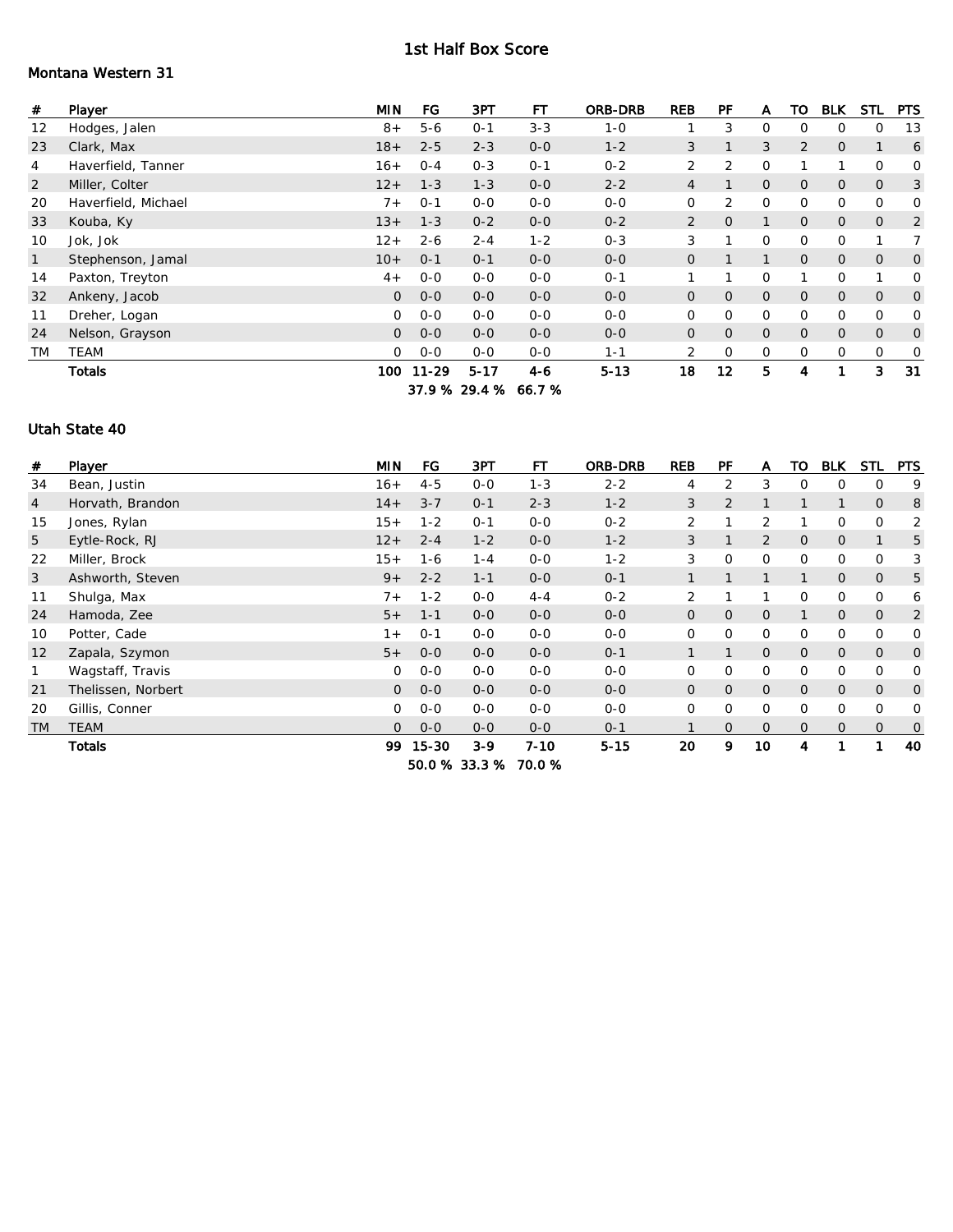#### 2nd Half Box Score

## Montana Western 20

| #              | Player              | <b>MIN</b> | FG      | 3PT           | FT      | <b>ORB-DRB</b> | <b>REB</b>     | PF             | A              | то             | <b>BLK</b>     | <b>STL</b>     | <b>PTS</b>   |
|----------------|---------------------|------------|---------|---------------|---------|----------------|----------------|----------------|----------------|----------------|----------------|----------------|--------------|
| 12             | Hodges, Jalen       | $9+$       | $1 - 7$ | $0 - 1$       | $0-0$   | $1 - 1$        | 2              |                | $\mathbf 0$    | $\mathbf 0$    | 0              | 0              | 2            |
| 23             | Clark, Max          | $11 +$     | $1 - 4$ | $0 - 2$       | $1 - 3$ | $O - 1$        | $\mathbf{1}$   | $\overline{O}$ | 2              | $\overline{O}$ | $\mathbf{O}$   | $\mathbf{O}$   | 3            |
| 4              | Haverfield, Tanner  | $12+$      | $1 - 1$ | $1 - 1$       | $0 - 0$ | $0 - 0$        | $\overline{0}$ | 0              | $\circ$        |                | $\mathbf 0$    |                | 3            |
| $\overline{2}$ | Miller, Colter      | $11 +$     | $O - 1$ | $0 - 0$       | $0-0$   | $1 - 3$        | $\overline{4}$ |                | $\mathbf{O}$   | 2              | $\mathbf 0$    | $\overline{O}$ | $\mathbf{O}$ |
| 20             | Haverfield, Michael | 9          | $O - 1$ | $0-0$         | $0-0$   | $0-0$          | $\overline{0}$ |                | $\mathbf{O}$   | 0              | $\overline{0}$ | 0              | 0            |
| 33             | Kouba, Ky           | $12+$      | $3 - 5$ | $2 - 4$       | $O-O$   | $0 - 0$        | $\mathbf{O}$   | 1              | $\overline{O}$ | 1              | $\overline{0}$ | $\overline{O}$ | 8            |
| 10             | Jok, Jok            | $5+$       | $0 - 2$ | $0 - 1$       | $0 - 0$ | $0 - 2$        | $\overline{2}$ | $\mathbf 0$    | $\mathbf{O}$   | 0              | $\mathbf 0$    | 0              | 0            |
| $\mathbf{1}$   | Stephenson, Jamal   | $8+$       | $2 - 5$ | $0 - 1$       | $0-0$   | $0 - 0$        | $\mathbf{O}$   |                | $\mathbf{1}$   | $\overline{O}$ | $\overline{O}$ | $\overline{2}$ | 4            |
| 14             | Paxton, Treyton     | $10+$      | $0 - 2$ | $0 - 2$       | $0-0$   | $O-O$          | $\mathbf 0$    |                | $\mathbf 0$    |                | $\mathbf 0$    | 0              | 0            |
| 32             | Ankeny, Jacob       | $6+$       | $0 - 0$ | $0 - 0$       | $0 - 0$ | $0 - 1$        |                | $\overline{O}$ | $\overline{0}$ | 2              | $\overline{O}$ | $\overline{O}$ | $\mathbf{O}$ |
| 11             | Dreher, Logan       | $4+$       | $O - 2$ | $O - 1$       | $0-0$   | $0 - 0$        | $\circ$        | $\mathbf 0$    | $\circ$        |                | $\mathbf{O}$   | 0              | 0            |
| 24             | Nelson, Grayson     | $4+$       | $0 - 0$ | $0 - 0$       | $O - O$ | $0 - 0$        | $\overline{O}$ | $\overline{O}$ | $\overline{O}$ | $\overline{O}$ | $\mathbf 0$    | $\mathbf{1}$   | 0            |
| <b>TM</b>      | <b>TEAM</b>         | $\Omega$   | $0-0$   | $0 - 0$       | $O-O$   | $2 - 1$        | 3              | 0              | 0              |                | 0              | 0              | 0            |
|                | <b>Totals</b>       | 101        | 8-30    | $3 - 13$      | $1 - 3$ | $4 - 9$        | 13             | 6              | 3              | 9              | $\mathbf 0$    | 4              | 20           |
|                |                     |            |         | 26.7 % 23.1 % | 33.3%   |                |                |                |                |                |                |                |              |

#### Utah State 41

| #              | Player             | <b>MIN</b> | <b>FG</b> | 3PT      | FТ                    | ORB-DRB  | <b>REB</b>     | PF             | A              | TO             | <b>BLK</b>     | <b>STL</b>     | <b>PTS</b>     |
|----------------|--------------------|------------|-----------|----------|-----------------------|----------|----------------|----------------|----------------|----------------|----------------|----------------|----------------|
| 34             | Bean, Justin       | $17 +$     | $6 - 10$  | $0 - 2$  | $0 - 0$               | $4 - 2$  | 6              | $\mathbf 0$    | 2              | $\Omega$       | 2              | 2              | 12             |
| $\overline{4}$ | Horvath, Brandon   | $12+$      | $3 - 4$   | $0 - 0$  | $0 - 0$               | $0 - 5$  | 5              | $\overline{O}$ | $\overline{O}$ | $\circ$        | $\mathbf{1}$   | $\overline{O}$ | 6              |
| 15             | Jones, Rylan       | $12+$      | $3 - 5$   | $1 - 3$  | $0 - 0$               | $O - 1$  | 1              | 3              | 3              | $\Omega$       | 0              | 0              | $\overline{7}$ |
| 5              | Eytle-Rock, RJ     | $11 +$     | $2 - 3$   | $0 - 0$  | $0-0$                 | $1 - 0$  |                | $\mathbf 0$    |                | $\circ$        | $\mathbf{O}$   | $\overline{O}$ | $\overline{4}$ |
| 22             | Miller, Brock      | $12+$      | $1 - 3$   | $1 - 3$  | $0 - 0$               | $0 - 2$  | 2              | 1              | $\overline{4}$ | 2              | $\overline{0}$ | 0              | 3              |
| 3              | Ashworth, Steven   | $9+$       | $1 - 4$   | $1 - 3$  | $0 - 0$               | $0 - 3$  | 3              | $\mathbf{1}$   | $\mathbf{1}$   | 3              | $\overline{0}$ |                | 3              |
| 11             | Shulga, Max        | $7+$       | $0 - 0$   | $0-0$    | $O-O$                 | $0 - 3$  | 3              | 1              | 1              |                | 0              | 0              | 0              |
| 24             | Hamoda, Zee        | $7+$       | $O - 1$   | $0 - 0$  | $2 - 2$               | $0-0$    | $\mathbf{O}$   | $\mathbf 0$    | $\overline{O}$ |                | $\mathbf 0$    | 0              | 2              |
| 10             | Potter, Cade       | $8+$       | $2 - 3$   | $0 - 1$  | $0-0$                 | $0 - 2$  | 2              | $\mathbf 0$    | $\mathbf 0$    | $\mathbf 0$    | $\mathbf{O}$   | 3              | 4              |
| 12             | Zapala, Szymon     | $\Omega$   | $0 - 0$   | $0 - 0$  | $O - O$               | $0 - 0$  | $\overline{0}$ | $\overline{O}$ | $\overline{O}$ | $\overline{O}$ | $\overline{0}$ | $\overline{O}$ | $\mathbf{O}$   |
| 1              | Wagstaff, Travis   | $2+$       | $O - 1$   | $0 - 1$  | $O-O$                 | $O-O$    | 0              | $\mathbf{O}$   | $\mathbf 0$    | $\mathbf 0$    | 0              | 0              | $\mathbf 0$    |
| 21             | Thelissen, Norbert | $2+$       | $0 - 0$   | $0 - 0$  | $0-0$                 | $0-0$    | $\mathbf{O}$   | $\overline{O}$ | $\overline{0}$ | $\overline{O}$ | $\mathbf{0}$   | $\overline{O}$ | $\mathbf{O}$   |
| 20             | Gillis, Conner     | $1 +$      | $0 - 1$   | $0 - 0$  | $0-0$                 | $2 - 0$  | $\overline{2}$ | 0              | $\mathbf 0$    | $\mathbf 0$    |                | 0              | 0              |
| <b>TM</b>      | <b>TEAM</b>        | $\Omega$   | $0 - 0$   | $0 - 0$  | $0 - 0$               | $1 - 1$  | $\overline{2}$ | $\overline{O}$ | $\Omega$       | $\Omega$       | $\mathbf{0}$   | $\overline{O}$ | 0              |
|                | <b>Totals</b>      | 100        | 18-35     | $3 - 13$ | $2 - 2$               | $8 - 19$ | 27             | 6              | 12             | 7              | 4              | 6              | 41             |
|                |                    |            |           |          | 51.4 % 23.1 % 100.0 % |          |                |                |                |                |                |                |                |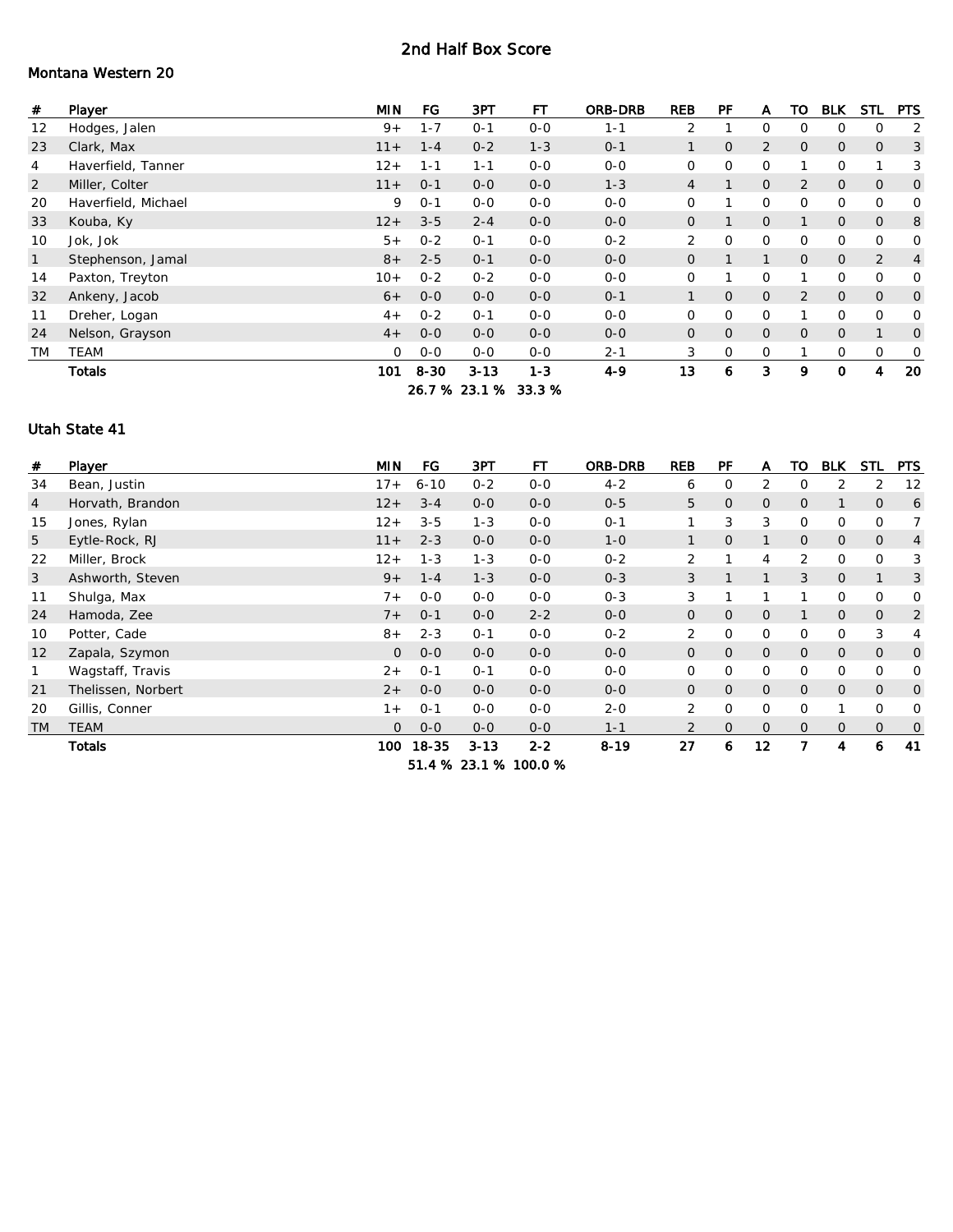# 1st Half Play By Play

| VISITORS: Montana Western          | Time                      |         |                | Score Margin HOME TEAM: Utah State |
|------------------------------------|---------------------------|---------|----------------|------------------------------------|
|                                    | 19:44                     | $0 - 2$ |                | H 2 GOOD JUMPER by BEAN, JUSTIN    |
| MISS JUMPER by HAVERFIELD, MICHAEL | 19:22                     |         |                |                                    |
|                                    | $\mathbb{L}^{\perp}$      |         |                | REBOUND DEF by HORVATH, BRANDON    |
|                                    | 19:05                     |         |                | MISS 3PTR by HORVATH, BRANDON      |
| REBOUND DEF by HAVERFIELD, TANNER  | $\mathbb{L} \mathbb{L}$   |         |                |                                    |
| GOOD JUMPER by HODGES, JALEN       | 18:47                     | $2 - 2$ |                |                                    |
|                                    | 18:40                     |         |                | MISS LAYUP by EYTLE-ROCK, RJ       |
| REBOUND DEF by HAVERFIELD, TANNER  | $\sim$ $\sim$             |         |                |                                    |
| BLOCK by HAVERFIELD, TANNER        | 18:40                     |         |                |                                    |
| MISS LAYUP by CLARK, MAX           | 18:30                     |         |                |                                    |
| REBOUND OFF by HODGES, JALEN       | $\mathbb{L}(\mathbb{L})$  |         |                |                                    |
| GOOD LAYUP by HODGES, JALEN        | 18:24                     | $4 - 2$ | V <sub>2</sub> |                                    |
|                                    | 17:58                     |         |                | MISS JUMPER by BEAN, JUSTIN        |
| REBOUND DEF by TEAM                | $\sim$ $\sim$             |         |                |                                    |
|                                    | 17:54                     |         |                | FOUL by HORVATH, BRANDON           |
| TURNOVER by HAVERFIELD, TANNER     | 17:35                     |         |                |                                    |
|                                    | 17:35                     |         |                | STEAL by EYTLE-ROCK, RJ            |
| FOUL by HAVERFIELD, TANNER         | 17:35                     |         |                |                                    |
| FOUL by HODGES, JALEN              | 17:22                     |         |                |                                    |
|                                    | 17:05                     | $4 - 4$ |                | GOOD DUNK by HORVATH, BRANDON      |
|                                    | $\sim$ $\sim$             |         |                | ASSIST by BEAN, JUSTIN             |
| TURNOVER by CLARK, MAX             | 16:43                     |         |                |                                    |
| FOUL by HODGES, JALEN              | 16:29                     |         |                |                                    |
| SUB OUT by HODGES, JALEN           | 16:29                     |         |                |                                    |
| SUB IN by JOK, JOK                 | 16:29                     |         |                |                                    |
|                                    | 16:25                     | $4 - 6$ |                | H 2 GOOD LAYUP by EYTLE-ROCK, RJ   |
|                                    | $\sim$ $\sim$             |         |                | ASSIST by JONES, RYLAN             |
| MISS 3PTR by CLARK, MAX            | 16:09                     |         |                |                                    |
|                                    | $\sim$ $\sim$             |         |                | REBOUND DEF by HORVATH, BRANDON    |
|                                    | 15:59                     |         |                | TURNOVER by HORVATH, BRANDON       |
| STEAL by CLARK, MAX                | 15:59                     |         |                |                                    |
| MISS LAYUP by JOK, JOK             | 15:42                     |         |                |                                    |
|                                    | $\mathbb{L}^{\mathbb{L}}$ |         |                | REBOUND DEF by BEAN, JUSTIN        |
|                                    | 15:23                     |         |                | MISS LAYUP by HORVATH, BRANDON     |
|                                    | $\mathbb{L} \mathbb{L}$   |         |                | REBOUND OFF by BEAN, JUSTIN        |
|                                    | 15:15                     | $4 - 9$ |                | H 5 GOOD 3PTR by EYTLE-ROCK, RJ    |
|                                    |                           |         |                | ASSIST by BEAN, JUSTIN             |
| GOOD 3PTR by MILLER, COLTER        | 15:10                     | 7-9     | H <sub>2</sub> |                                    |
| ASSIST by CLARK, MAX               | $\mathbb{L} \mathbb{L}$   |         |                |                                    |
|                                    | 14:55                     |         |                | MISS JUMPER by MILLER, BROCK       |
| REBOUND DEF by CLARK, MAX          | $\mathbb{L} \mathbb{L}$   |         |                |                                    |
| MISS 3PTR by MILLER, COLTER        | 14:54                     |         |                |                                    |
|                                    | $\mathbb{L} \mathbb{L}$   |         |                | REBOUND DEF by MILLER, BROCK       |
| FOUL by CLARK, MAX                 | 14:54                     |         |                |                                    |
| TIMEOUT MEDIA by TEAM              | 14:54                     |         |                |                                    |
|                                    | 14:54                     |         |                | SUB OUT by EYTLE-ROCK, RJ          |
|                                    | 14:54                     |         |                | SUB OUT by JONES, RYLAN            |
|                                    | 14:54                     |         |                | SUB IN by ASHWORTH, STEVEN         |
|                                    | 14:54                     |         |                | SUB IN by SHULGA, MAX              |
| SUB OUT by MILLER, COLTER          | 14:54                     |         |                |                                    |
|                                    | 14:54                     |         |                |                                    |
| SUB IN by KOUBA, KY                | 14:50                     |         |                |                                    |
| FOUL by HAVERFIELD, MICHAEL        |                           |         |                |                                    |
|                                    | 14:39                     | 7-12    | H 5            | GOOD 3PTR by MILLER, BROCK         |
|                                    | $\sim$ $\sim$             |         |                | ASSIST by BEAN, JUSTIN             |
| MISS JUMPER by HAVERFIELD, TANNER  | 14:08                     |         |                |                                    |
|                                    | $- -$                     |         |                | REBOUND DEF by ASHWORTH, STEVEN    |
| REBOUND DEF by JOK, JOK            | 14:00                     |         |                | MISS 3PTR by MILLER, BROCK         |
|                                    | $- -$                     |         |                |                                    |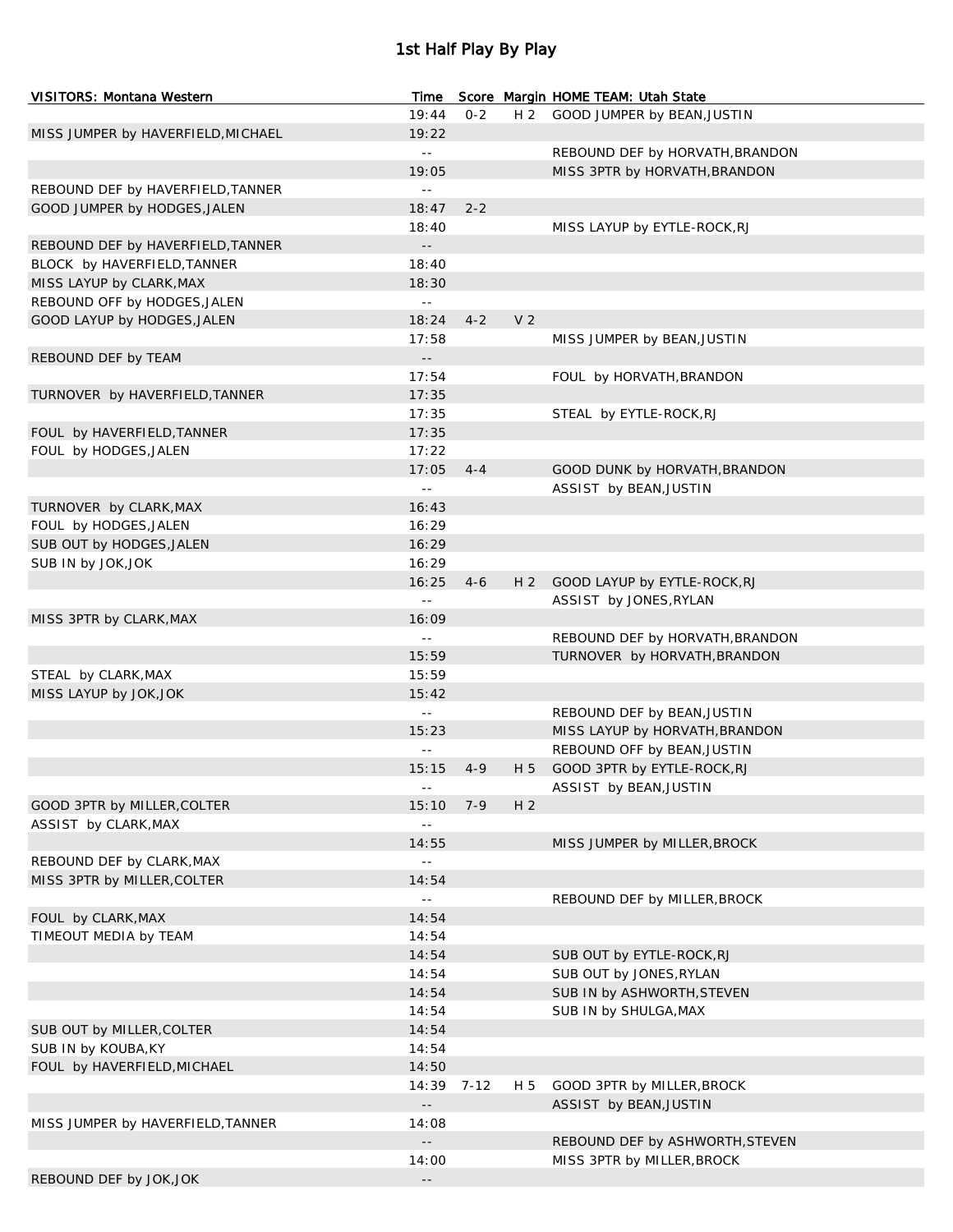| MISS DUNK by JOK, JOK           | 13:45                      |               |                |                                        |
|---------------------------------|----------------------------|---------------|----------------|----------------------------------------|
|                                 | 13:45                      |               |                | BLOCK by HORVATH, BRANDON              |
|                                 | $\overline{\phantom{a}}$ . |               |                | REBOUND DEF by SHULGA, MAX             |
|                                 |                            | $13:32$ 7-14  | H 7            | GOOD LAYUP by SHULGA, MAX (fastbreak)  |
| GOOD 3PTR by CLARK, MAX         |                            | 13:11 10-14   | H 4            |                                        |
| ASSIST by KOUBA, KY             | $\sim$ $\sim$              |               |                |                                        |
|                                 |                            | 12:48 10-16   |                | H 6 GOOD by HORVATH, BRANDON           |
|                                 | $\sim$ $-$                 |               |                | ASSIST by SHULGA, MAX                  |
| FOUL by HAVERFIELD, MICHAEL     | 12:48                      |               |                |                                        |
|                                 | 12:48                      |               |                | SUB OUT by MILLER, BROCK               |
|                                 | 12:48                      |               |                | SUB IN by HAMODA, ZEE                  |
|                                 | 12:48                      |               |                |                                        |
| SUB OUT by HAVERFIELD, MICHAEL  |                            |               |                |                                        |
| SUB IN by STEPHENSON, JAMAL     | 12:48                      |               |                |                                        |
|                                 |                            | 12:48 10-17   |                | H 7 GOOD FT by HORVATH, BRANDON        |
|                                 | 12:48                      |               |                | SUB OUT by HORVATH, BRANDON            |
|                                 | 12:48                      |               |                | SUB IN by ZAPALA, SZYMON               |
| GOOD 3PTR by JOK, JOK           |                            | 12:39 13-17   | H 4            |                                        |
| ASSIST by CLARK, MAX            | $\sim$ $\sim$              |               |                |                                        |
|                                 | 12:10                      |               |                | TURNOVER by HAMODA, ZEE                |
| MISS 3PTR by HAVERFIELD, TANNER | 11:53                      |               |                |                                        |
|                                 | $\overline{\phantom{a}}$ . |               |                | REBOUND DEF by ZAPALA, SZYMON          |
|                                 |                            | 11:45 13-20   | H 7            | GOOD 3PTR by ASHWORTH, STEVEN          |
| GOOD 3PTR by JOK, JOK           |                            | $11:22$ 16-20 | H 4            |                                        |
| ASSIST by STEPHENSON, JAMAL     | $\sim$ $-$                 |               |                |                                        |
|                                 | 11:05                      |               |                | MISS JUMPER by SHULGA, MAX             |
| REBOUND DEF by KOUBA, KY        | $\sim$ $-$                 |               |                |                                        |
| GOOD 3PTR by CLARK, MAX         |                            | 10:47 19-20   | H <sub>1</sub> |                                        |
|                                 |                            | 10:35 19-22   | H 3            | GOOD LAYUP by ASHWORTH, STEVEN         |
| MISS 3PTR by JOK, JOK           | 10:03                      |               |                |                                        |
|                                 |                            |               |                |                                        |
|                                 | $\sim$ $\sim$              |               |                | REBOUND DEF by SHULGA, MAX             |
| FOUL by HAVERFIELD, TANNER      | 10:00                      |               |                |                                        |
| TIMEOUT MEDIA by TEAM           | 10:00                      |               |                |                                        |
|                                 | 10:00                      |               |                | SUB OUT by BEAN, JUSTIN                |
|                                 | 10:00                      |               |                | SUB IN by JONES, RYLAN                 |
| SUB OUT by HAVERFIELD, TANNER   | 10:00                      |               |                |                                        |
| SUB OUT by JOK, JOK             | 10:00                      |               |                |                                        |
| SUB IN by HODGES, JALEN         | 10:00                      |               |                |                                        |
| SUB IN by PAXTON, TREYTON       | 10:00                      |               |                |                                        |
|                                 |                            | 10:00 19-23   |                | H 4 GOOD FT by SHULGA, MAX (fastbreak) |
|                                 |                            | 10:00 19-24   | H 5            | GOOD FT by SHULGA, MAX (fastbreak)     |
|                                 | 09:37                      |               |                | FOUL by SHULGA, MAX                    |
| FOUL by HODGES, JALEN           | 09:16                      |               |                |                                        |
|                                 |                            | 09:16 19-25   | H 6            | GOOD FT by SHULGA, MAX                 |
|                                 |                            | 09:16 19-26   | H 7            | GOOD FT by SHULGA, MAX                 |
| GOOD LAYUP by HODGES, JALEN     |                            | 09:06 21-26   | H 5            |                                        |
|                                 |                            | 08:46 21-28   | H 7            | GOOD LAYUP by HAMODA, ZEE              |
|                                 | $\overline{\phantom{a}}$ . |               |                | ASSIST by ASHWORTH, STEVEN             |
| GOOD JUMPER by HODGES, JALEN    |                            | 08:21 23-28   | H 5            |                                        |
| ASSIST by CLARK, MAX            |                            |               |                |                                        |
|                                 | 08:00                      |               |                |                                        |
|                                 |                            |               |                | TURNOVER by ASHWORTH, STEVEN           |
| STEAL by PAXTON, TREYTON        | 08:00                      |               |                |                                        |
|                                 | 08:00                      |               |                | FOUL by ASHWORTH, STEVEN               |
| GOOD LAYUP by HODGES, JALEN     |                            | 07:46 25-28   | $H_3$          |                                        |
|                                 | 07:46                      |               |                | FOUL by ZAPALA, SZYMON                 |
|                                 | 07:46                      |               |                | SUB OUT by ASHWORTH, STEVEN            |
|                                 | 07:46                      |               |                | SUB OUT by SHULGA, MAX                 |
|                                 | 07:46                      |               |                | SUB OUT by ZAPALA, SZYMON              |
|                                 | 07:46                      |               |                | SUB IN by HORVATH, BRANDON             |
|                                 | 07:46                      |               |                | SUB IN by MILLER, BROCK                |
|                                 | 07:46                      |               |                | SUB IN by BEAN, JUSTIN                 |
| SUB OUT by CLARK, MAX           | 07:46                      |               |                |                                        |
| SUB IN by MILLER, COLTER        | 07:46                      |               |                |                                        |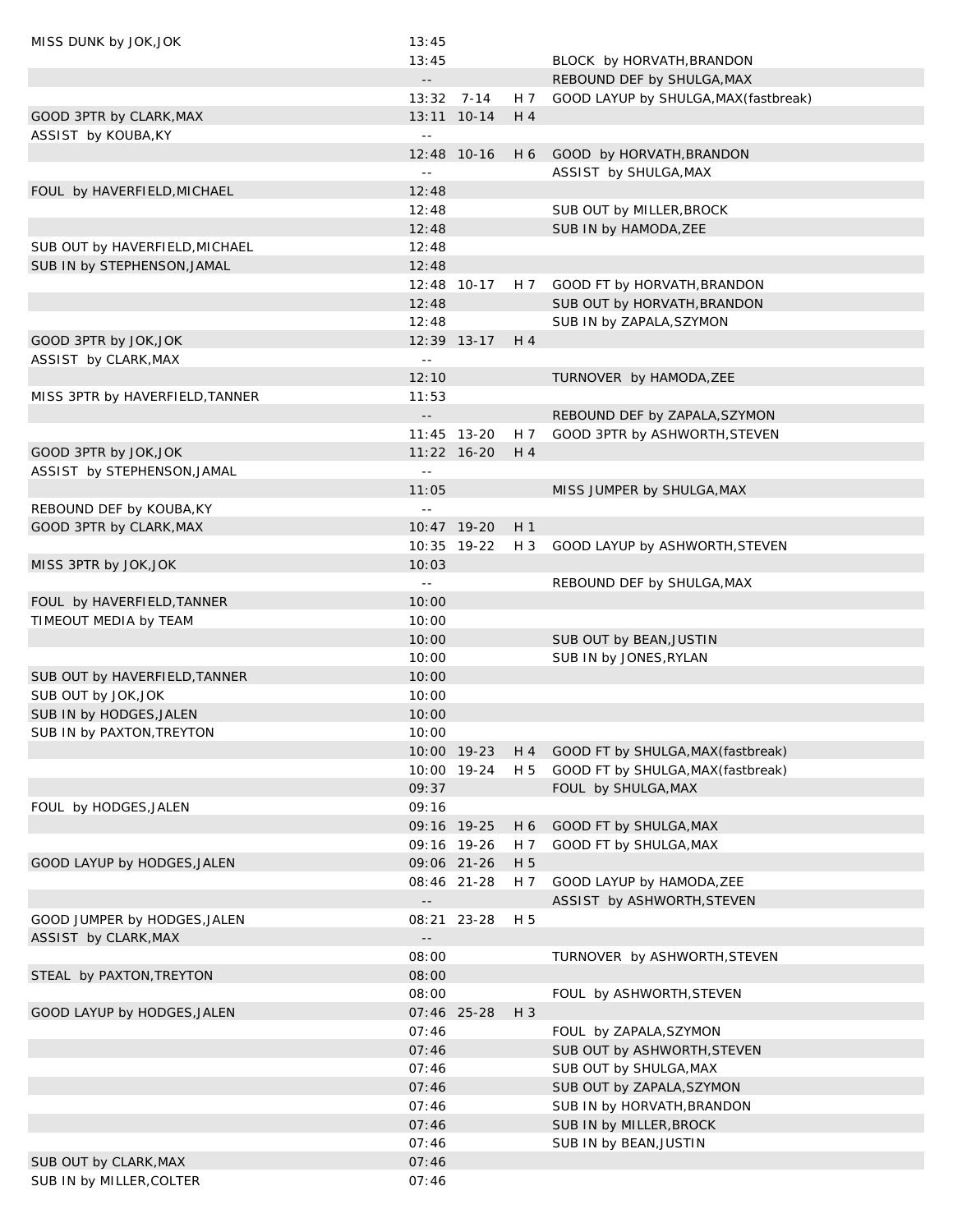| GOOD FT by HODGES, JALEN       | 07:34                                                  | 07:40 26-28 | H 2   | MISS JUMPER by MILLER, BROCK                       |
|--------------------------------|--------------------------------------------------------|-------------|-------|----------------------------------------------------|
| REBOUND DEF by PAXTON, TREYTON | $- \, -$                                               |             |       |                                                    |
|                                | 07:19                                                  |             |       | FOUL by JONES, RYLAN                               |
| SUB OUT by HODGES, JALEN       | 07:18                                                  |             |       |                                                    |
| SUB IN by JOK, JOK             | 07:18                                                  |             |       |                                                    |
| GOOD LAYUP by KOUBA, KY        |                                                        | 07:07 28-28 |       |                                                    |
| FOUL by JOK, JOK               | 06:50                                                  |             |       |                                                    |
|                                |                                                        | 06:50 28-29 | H1    | GOOD FT by HORVATH, BRANDON                        |
|                                | 06:50                                                  |             |       | MISS FT by HORVATH, BRANDON                        |
| REBOUND DEF by JOK, JOK        | $\mathord{\hspace{1pt}\text{--}\hspace{1pt}}$<br>06:50 |             |       |                                                    |
|                                | 06:50                                                  |             |       | SUB OUT by HAMODA, ZEE<br>SUB IN by EYTLE-ROCK, RJ |
| MISS 3PTR by KOUBA, KY         | 06:35                                                  |             |       |                                                    |
|                                | $\mathord{\hspace{1pt}\text{--}\hspace{1pt}}$          |             |       | REBOUND DEF by JONES, RYLAN                        |
|                                | 06:29                                                  |             |       | MISS 3PTR by MILLER, BROCK                         |
|                                | $\mathord{\hspace{1pt}\text{--}\hspace{1pt}}$          |             |       | REBOUND OFF by HORVATH, BRANDON                    |
|                                | 06:22                                                  |             |       | MISS 3PTR by EYTLE-ROCK, RJ                        |
| REBOUND DEF by MILLER, COLTER  | $\overline{\phantom{a}}$ .                             |             |       |                                                    |
| FOUL by PAXTON, TREYTON        | 06:08                                                  |             |       |                                                    |
| TURNOVER by PAXTON, TREYTON    | 06:08                                                  |             |       |                                                    |
|                                |                                                        | 05:59 28-31 | $H_3$ | GOOD LAYUP by BEAN, JUSTIN                         |
|                                | $- \, -$                                               |             |       | ASSIST by JONES, RYLAN                             |
| SUB OUT by PAXTON, TREYTON     | 05:41                                                  |             |       |                                                    |
| SUB OUT by KOUBA, KY           | 05:41                                                  |             |       |                                                    |
| SUB IN by HAVERFIELD, TANNER   | 05:41                                                  |             |       |                                                    |
| SUB IN by CLARK, MAX           | 05:41<br>05:41                                         |             |       | SUB OUT by EYTLE-ROCK, RJ                          |
|                                | 05:41                                                  |             |       | SUB IN by HAMODA, ZEE                              |
|                                | 05:33                                                  |             |       | SUB OUT by HAMODA, ZEE                             |
|                                | 05:33                                                  |             |       | SUB IN by EYTLE-ROCK, RJ                           |
| MISS 3PTR by STEPHENSON, JAMAL | 05:26                                                  |             |       |                                                    |
|                                | $\mathord{\hspace{1pt}\text{--}\hspace{1pt}}$          |             |       | REBOUND DEF by TEAM                                |
|                                | 05:13                                                  |             |       | MISS LAYUP by HORVATH, BRANDON                     |
|                                | $ -$                                                   |             |       | REBOUND OFF by BEAN, JUSTIN                        |
|                                |                                                        | 05:11 28-33 | H 5   | GOOD LAYUP by BEAN, JUSTIN                         |
| FOUL by MILLER, COLTER         | 05:11                                                  |             |       |                                                    |
|                                | 05:11                                                  |             |       | MISS FT by BEAN, JUSTIN                            |
| REBOUND DEF by MILLER, COLTER  | $\sim$ $-$                                             |             |       |                                                    |
| MISS 3PTR by JOK, JOK          | 04:56                                                  |             |       |                                                    |
|                                | $ -$                                                   |             |       | REBOUND DEF by BEAN, JUSTIN                        |
| REBOUND DEF by JOK, JOK        | 04:47<br>$\overline{\phantom{a}}$ .                    |             |       | MISS 3PTR by MILLER, BROCK                         |
| MISS 3PTR by MILLER, COLTER    | 04:37                                                  |             |       |                                                    |
|                                | $\mathord{\hspace{1pt}\text{--}\hspace{1pt}}$          |             |       | REBOUND DEF by JONES, RYLAN                        |
|                                | 04:21                                                  |             |       | MISS 3PTR by JONES, RYLAN                          |
|                                | $\overline{\phantom{a}}$ .                             |             |       | REBOUND OFF by EYTLE-ROCK, RJ                      |
|                                |                                                        | 04:15 28-35 | H 7   | GOOD DUNK by HORVATH, BRANDON                      |
|                                | $\overline{\phantom{a}}$ .                             |             |       | ASSIST by EYTLE-ROCK, RJ                           |
| TURNOVER by CLARK, MAX         | 04:00                                                  |             |       |                                                    |
| TIMEOUT MEDIA by TEAM          | 03:58                                                  |             |       |                                                    |
| FOUL by STEPHENSON, JAMAL      | 03:33                                                  |             |       |                                                    |
|                                |                                                        | 03:33 28-36 | H 8   | GOOD FT by BEAN, JUSTIN                            |
| SUB OUT by MILLER, COLTER      | 03:33                                                  |             |       |                                                    |
| SUB OUT by JOK, JOK            | 03:33                                                  |             |       |                                                    |
| SUB IN by HODGES, JALEN        | 03:33                                                  |             |       |                                                    |
| SUB IN by KOUBA, KY            | 03:33<br>03:33                                         |             |       | MISS FT by BEAN, JUSTIN                            |
|                                | $\overline{\phantom{a}}$ .                             |             |       | REBOUND OFF by MILLER, BROCK                       |
|                                |                                                        |             |       | 03:19 28-38 H 10 GOOD LAYUP by JONES, RYLAN        |
|                                | $- \, -$                                               |             |       | ASSIST by HORVATH, BRANDON                         |
| MISS 3PTR by HODGES, JALEN     | 02:47                                                  |             |       |                                                    |
|                                |                                                        |             |       |                                                    |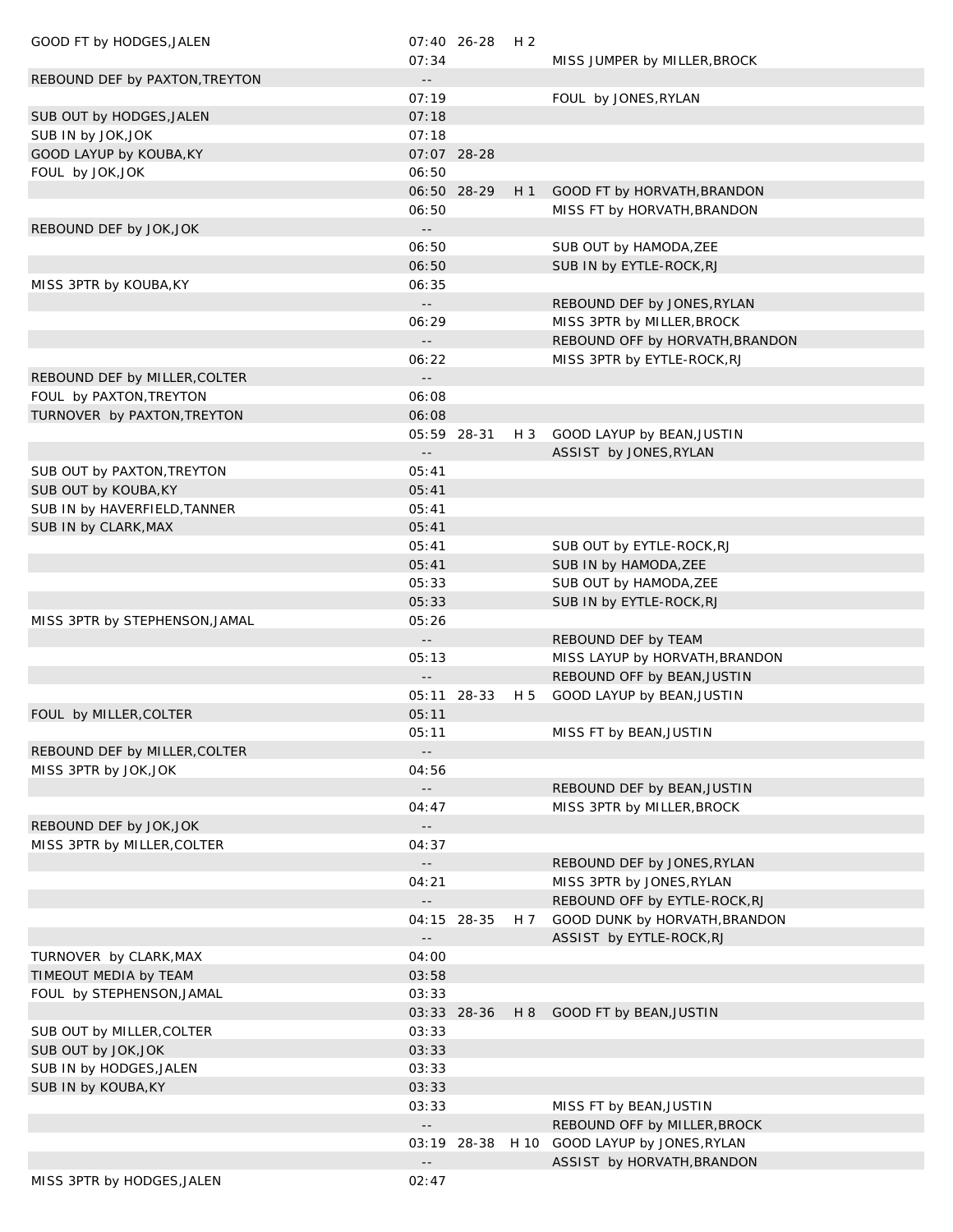|                                 | $\sim$ $-$                                    |                  |     | REBOUND DEF by EYTLE-ROCK, RJ                          |
|---------------------------------|-----------------------------------------------|------------------|-----|--------------------------------------------------------|
|                                 |                                               |                  |     | 02:41 28-40 H 12 GOOD DUNK by BEAN, JUSTIN (fastbreak) |
|                                 | $\mathord{\hspace{1pt}\text{--}\hspace{1pt}}$ |                  |     | ASSIST by EYTLE-ROCK, RJ                               |
| TIMEOUT 30SEC by TEAM           | 02:39                                         |                  |     |                                                        |
| SUB OUT by STEPHENSON, JAMAL    | 02:38                                         |                  |     |                                                        |
| SUB IN by MILLER, COLTER        | 02:38                                         |                  |     |                                                        |
| MISS 3PTR by HAVERFIELD, TANNER | 02:29                                         |                  |     |                                                        |
| REBOUND OFF by MILLER, COLTER   | $\sim$ $\sim$                                 |                  |     |                                                        |
|                                 | 02:26                                         |                  |     | FOUL by EYTLE-ROCK, RJ                                 |
|                                 | 02:13                                         |                  |     | FOUL by BEAN, JUSTIN                                   |
| GOOD FT by HODGES, JALEN        |                                               | 02:13 29-40 H 11 |     |                                                        |
|                                 | 02:13                                         |                  |     | SUB OUT by EYTLE-ROCK, RJ                              |
|                                 | 02:13                                         |                  |     | SUB IN by ASHWORTH, STEVEN                             |
| GOOD FT by HODGES, JALEN        |                                               | 02:13 30-40 H 10 |     |                                                        |
| SUB OUT by HODGES, JALEN        | 02:13                                         |                  |     |                                                        |
| SUB IN by JOK, JOK              | 02:13                                         |                  |     |                                                        |
|                                 | 01:49                                         |                  |     | MISS LAYUP by HORVATH, BRANDON                         |
| REBOUND DEF by CLARK, MAX       | $\sim$ $\sim$                                 |                  |     |                                                        |
|                                 | 01:24                                         |                  |     | FOUL by BEAN, JUSTIN                                   |
|                                 | 01:24                                         |                  |     | SUB OUT by BEAN, JUSTIN                                |
|                                 | 01:24                                         |                  |     | SUB IN by POTTER, CADE                                 |
| GOOD FT by JOK, JOK             |                                               | $01:24$ 31-40    | H 9 |                                                        |
| MISS FT by JOK, JOK             | 01:24                                         |                  |     |                                                        |
|                                 | $\sim$ $\sim$                                 |                  |     | REBOUND DEF by MILLER, BROCK                           |
|                                 | 01:04                                         |                  |     | MISS LAYUP by POTTER, CADE                             |
| REBOUND DEF by KOUBA, KY        | LL.                                           |                  |     |                                                        |
| MISS 3PTR by KOUBA, KY          | 00:55                                         |                  |     |                                                        |
| REBOUND OFF by TEAM             | $\perp$ $\perp$                               |                  |     |                                                        |
|                                 | 00:50                                         |                  |     | FOUL by HORVATH, BRANDON                               |
|                                 | 00:50                                         |                  |     | SUB OUT by HORVATH, BRANDON                            |
|                                 | 00:50                                         |                  |     | SUB IN by EYTLE-ROCK, RJ                               |
| MISS FT by HAVERFIELD, TANNER   | 00:50                                         |                  |     |                                                        |
|                                 | $\overline{\phantom{a}}$ .                    |                  |     | REBOUND DEF by EYTLE-ROCK, RJ                          |
|                                 | 00:42                                         |                  |     | TURNOVER by JONES, RYLAN                               |
| STEAL by JOK, JOK               | 00:42                                         |                  |     |                                                        |
| MISS JUMPER by CLARK, MAX       | 00:21                                         |                  |     |                                                        |
| REBOUND OFF by MILLER, COLTER   | $\sim$ $-$                                    |                  |     |                                                        |
| MISS 3PTR by HAVERFIELD, TANNER | 00:11                                         |                  |     |                                                        |
| REBOUND OFF by CLARK, MAX       | $-1$                                          |                  |     |                                                        |
|                                 |                                               |                  |     |                                                        |

# 2nd Half Play By Play

| <b>VISITORS: Montana Western</b>  | Time  |  | Score Margin HOME TEAM: Utah State           |
|-----------------------------------|-------|--|----------------------------------------------|
|                                   | 20:00 |  | SUB OUT by ASHWORTH, STEVEN                  |
|                                   | 20:00 |  | SUB OUT by POTTER, CADE                      |
|                                   | 20:00 |  | SUB IN by HORVATH, BRANDON                   |
|                                   | 20:00 |  | SUB IN by BEAN, JUSTIN                       |
| SUB OUT by JOK, JOK               | 20:00 |  |                                              |
| SUB OUT by KOUBA, KY              | 20:00 |  |                                              |
| SUB IN by HODGES, JALEN           | 20:00 |  |                                              |
| SUB IN by HAVERFIELD, MICHAEL     | 20:00 |  |                                              |
| MISS JUMPER by HODGES, JALEN      | 19:43 |  |                                              |
|                                   | $- -$ |  | REBOUND DEF by HORVATH, BRANDON              |
|                                   |       |  | 19:33 31-42 H 11 GOOD JUMPER by JONES, RYLAN |
| MISS by MILLER, COLTER            | 18:57 |  |                                              |
|                                   |       |  | REBOUND DEF by HORVATH, BRANDON              |
|                                   |       |  | 18:48 31-45 H 14 GOOD 3PTR by JONES, RYLAN   |
|                                   | $- -$ |  | ASSIST by MILLER, BROCK                      |
| MISS LAYUP by HAVERFIELD, MICHAEL | 18:24 |  |                                              |
|                                   | 18:24 |  | BLOCK by BEAN, JUSTIN                        |
|                                   | $- -$ |  | REBOUND DEF by JONES, RYLAN                  |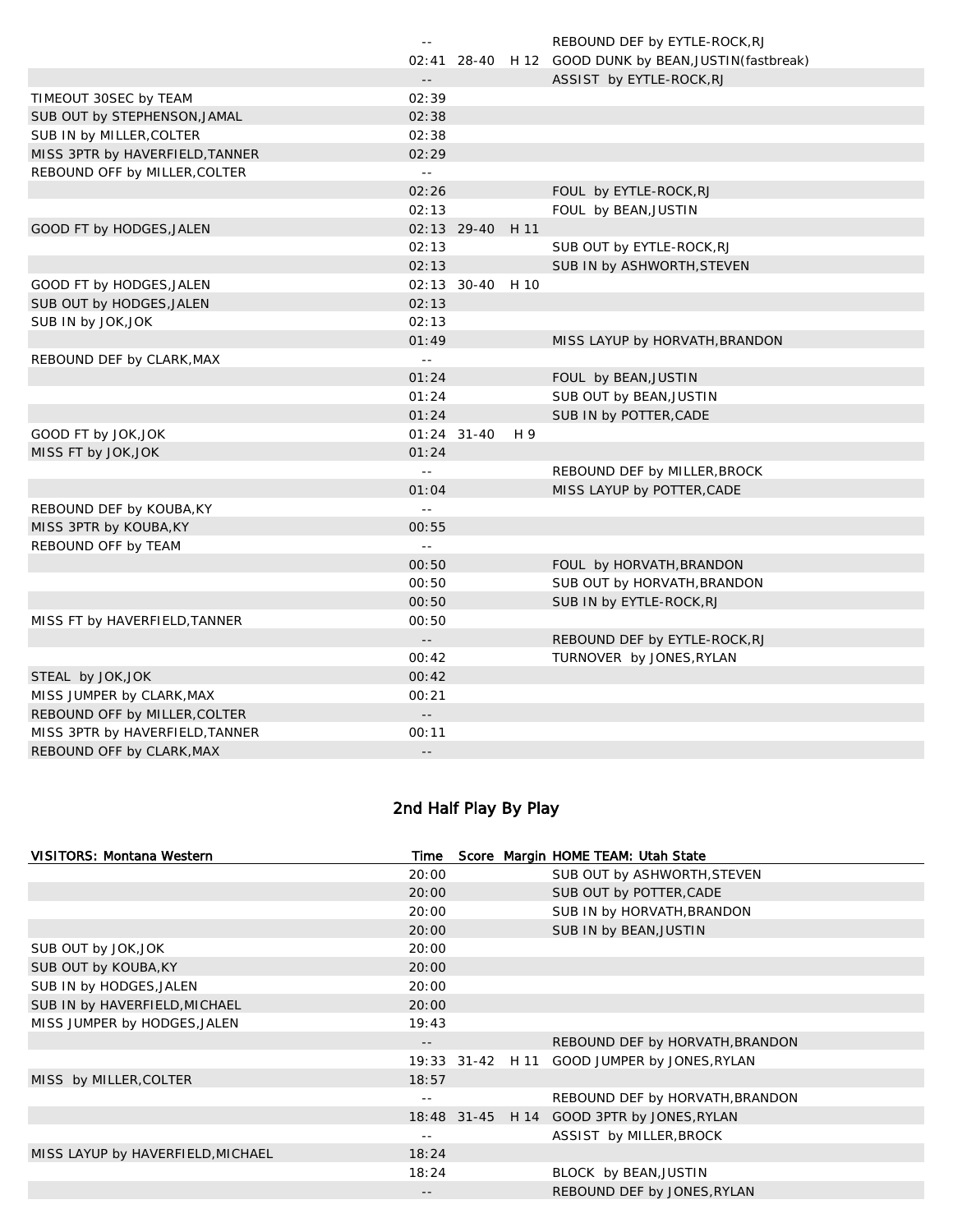|                                                   | 18:17                      |                  | MISS 3PTR by JONES, RYLAN                                     |
|---------------------------------------------------|----------------------------|------------------|---------------------------------------------------------------|
|                                                   | $\sim$ $\sim$              |                  | REBOUND OFF by EYTLE-ROCK, RJ                                 |
|                                                   | 18:12                      |                  | MISS 3PTR by BEAN, JUSTIN                                     |
| REBOUND DEF by MILLER, COLTER                     | $\equiv$ $\equiv$          |                  |                                                               |
| MISS JUMPER by HODGES, JALEN                      | 17:56                      |                  |                                                               |
|                                                   | $\mathbb{L} \mathbb{L}$    |                  | REBOUND DEF by HORVATH, BRANDON                               |
|                                                   |                            | $17:37$ 31-47    | H 16 GOOD DUNK by HORVATH, BRANDON                            |
|                                                   | $\sim$ $-$                 |                  | ASSIST by MILLER, BROCK                                       |
| MISS 3PTR by CLARK, MAX                           | 17:22                      |                  |                                                               |
| REBOUND OFF by TEAM                               | $\sim$ $-$                 |                  |                                                               |
|                                                   | 17:20                      |                  | FOUL by JONES, RYLAN                                          |
| SUB OUT by MILLER, COLTER                         | 17:20                      |                  |                                                               |
| SUB IN by KOUBA, KY                               | 17:20                      |                  |                                                               |
| GOOD LAYUP by CLARK, MAX                          |                            | 17:14 33-47 H 14 |                                                               |
|                                                   | 17:10                      |                  | FOUL by JONES, RYLAN                                          |
|                                                   | 17:10                      |                  | SUB OUT by JONES, RYLAN                                       |
|                                                   | 17:10                      |                  | SUB IN by ASHWORTH, STEVEN                                    |
| MISS FT by CLARK, MAX                             | 17:10                      |                  |                                                               |
|                                                   | $\perp$ .                  |                  | REBOUND DEF by HORVATH, BRANDON                               |
|                                                   |                            |                  | 16:47 33-49 H 16 GOOD DUNK by HORVATH, BRANDON                |
|                                                   |                            |                  | ASSIST by BEAN, JUSTIN                                        |
| MISS JUMPER by HODGES, JALEN                      | 16:23                      |                  |                                                               |
|                                                   | $-1$                       |                  | REBOUND DEF by BEAN, JUSTIN                                   |
|                                                   | 16:12                      |                  | MISS 3PTR by ASHWORTH, STEVEN                                 |
|                                                   | $\sim$ $\sim$              |                  | REBOUND OFF by BEAN, JUSTIN                                   |
| FOUL by HODGES, JALEN                             | 16:10                      |                  |                                                               |
| SUB OUT by HODGES, JALEN                          | 16:10                      |                  |                                                               |
| SUB OUT by HAVERFIELD, MICHAEL                    | 16:10                      |                  |                                                               |
| SUB IN by STEPHENSON, JAMAL                       | 16:10                      |                  |                                                               |
| SUB IN by JOK, JOK                                | 16:10                      |                  |                                                               |
|                                                   | 16:05                      |                  | MISS JUMPER by BEAN, JUSTIN                                   |
|                                                   |                            |                  |                                                               |
|                                                   | $\sim$ $\sim$              |                  |                                                               |
| REBOUND DEF by JOK, JOK<br>MISS 3PTR by KOUBA, KY | 15:40                      |                  |                                                               |
|                                                   | $\sim$ $\sim$              |                  |                                                               |
|                                                   | 15:27                      |                  | REBOUND DEF by ASHWORTH, STEVEN<br>MISS 3PTR by MILLER, BROCK |
| REBOUND DEF by CLARK, MAX                         | $\sim$ $-$                 |                  |                                                               |
| MISS JUMPER by CLARK, MAX                         | 15:13                      |                  |                                                               |
|                                                   |                            |                  | REBOUND DEF by HORVATH, BRANDON                               |
|                                                   | 15:05                      |                  | MISS LAYUP by EYTLE-ROCK, RJ                                  |
|                                                   | $\sim$ $-$                 |                  | REBOUND OFF by BEAN, JUSTIN                                   |
|                                                   |                            |                  | 14:59 33-51 H 18 GOOD LAYUP by BEAN, JUSTIN                   |
|                                                   | 14:47                      |                  |                                                               |
| MISS LAYUP by STEPHENSON, JAMAL                   | $\sim$ $-$                 |                  | REBOUND DEF by MILLER, BROCK                                  |
|                                                   | 14:41                      |                  | TURNOVER by MILLER, BROCK                                     |
| STEAL by HAVERFIELD, TANNER                       | 14:41                      |                  |                                                               |
| GOOD 3PTR by HAVERFIELD, TANNER                   |                            | 14:39 36-51 H 15 |                                                               |
| TIMEOUT 30SEC by TEAM                             | 14:39                      |                  |                                                               |
| TIMEOUT MEDIA by TEAM                             | 14:39                      |                  |                                                               |
|                                                   | 14:39                      |                  |                                                               |
|                                                   | 14:39                      |                  | SUB OUT by EYTLE-ROCK, RJ                                     |
|                                                   | 14:39                      |                  | SUB OUT by MILLER, BROCK<br>SUB IN by SHULGA, MAX             |
|                                                   | 14:39                      |                  |                                                               |
|                                                   |                            |                  | SUB IN by HAMODA, ZEE                                         |
| STEAL by STEPHENSON, JAMAL                        | 14:29<br>14:29             |                  | TURNOVER by ASHWORTH, STEVEN                                  |
|                                                   |                            |                  |                                                               |
| MISS FT by CLARK, MAX                             | 14:25<br>14:25             |                  | FOUL by SHULGA, MAX                                           |
| REBOUND DEADB by TEAM                             | $\overline{\phantom{a}}$ . |                  |                                                               |
|                                                   |                            | 14:25 37-51 H 14 |                                                               |
| GOOD FT by CLARK, MAX                             | 14:25                      |                  |                                                               |
| TIMEOUT MEDIA by TEAM                             |                            |                  |                                                               |
|                                                   | $\overline{\phantom{a}}$ . |                  | 14:13 37-53 H 16 GOOD DUNK by BEAN, JUSTIN                    |
| MISS 3PTR by JOK, JOK                             | 13:58                      |                  | ASSIST by ASHWORTH, STEVEN                                    |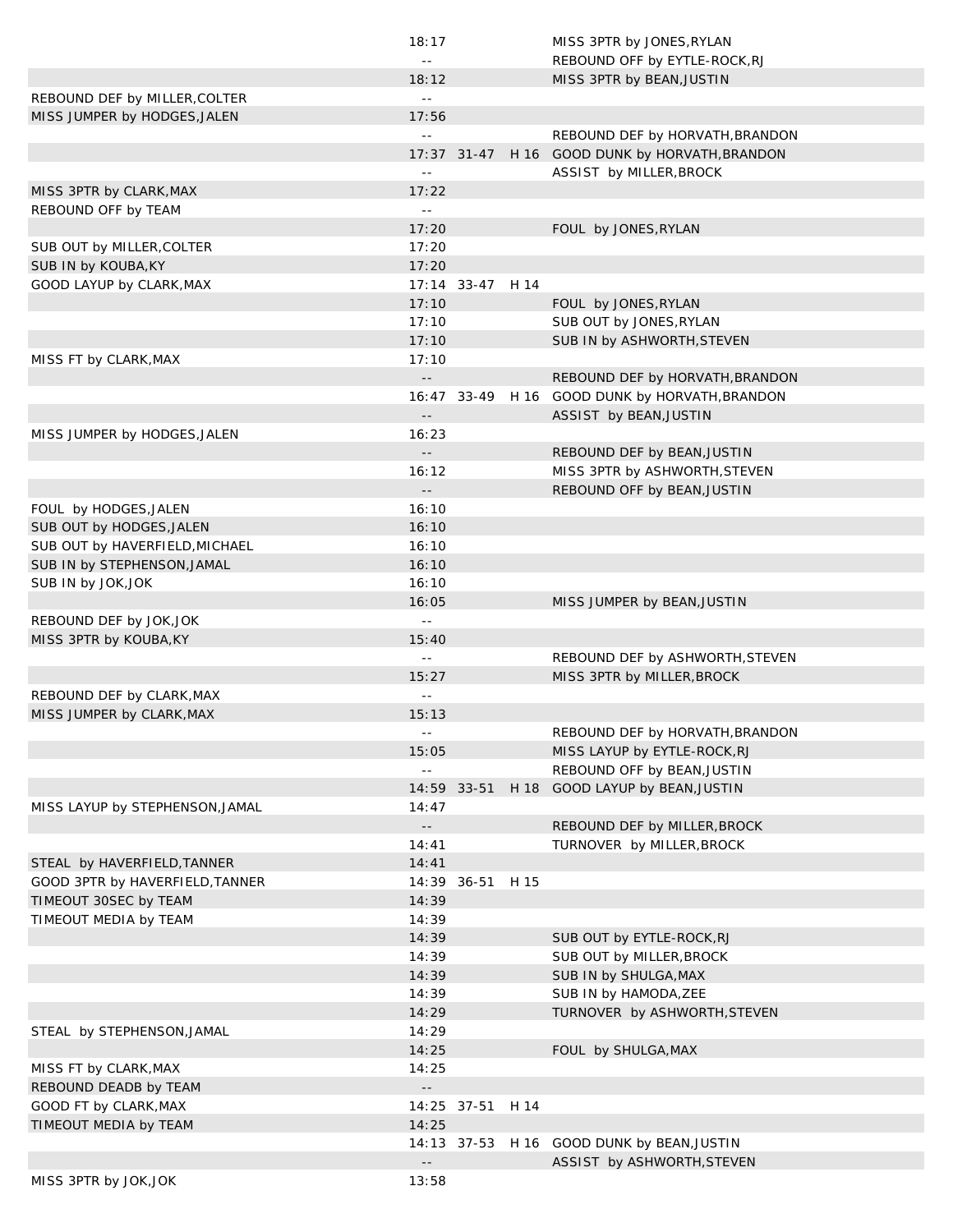|                                 | $\sim$ $-$                 |                  | REBOUND DEF by SHULGA, MAX                          |
|---------------------------------|----------------------------|------------------|-----------------------------------------------------|
| FOUL by STEPHENSON, JAMAL       | 13:51                      |                  |                                                     |
|                                 |                            |                  | 13:51 37-54 H 17 GOOD FT by HAMODA, ZEE (fastbreak) |
| SUB OUT by HAVERFIELD, TANNER   | 13:51                      |                  |                                                     |
| SUB IN by MILLER, COLTER        | 13:51                      |                  |                                                     |
|                                 |                            |                  | 13:51 37-55 H 18 GOOD FT by HAMODA, ZEE (fastbreak) |
|                                 |                            | 13:46 39-55 H 16 |                                                     |
| GOOD LAYUP by STEPHENSON, JAMAL |                            |                  |                                                     |
|                                 | 13:45                      |                  | TURNOVER by ASHWORTH, STEVEN                        |
| SUB OUT by CLARK, MAX           | 13:45                      |                  |                                                     |
| SUB IN by HAVERFIELD, MICHAEL   | 13:45                      |                  |                                                     |
| GOOD JUMPER by KOUBA, KY        |                            | 13:32 41-55 H 14 |                                                     |
|                                 | 13:17                      |                  | MISS LAYUP by ASHWORTH, STEVEN                      |
| REBOUND DEF by MILLER, COLTER   | $ -$                       |                  |                                                     |
| MISS 3PTR by STEPHENSON, JAMAL  | 12:52                      |                  |                                                     |
|                                 | $\sim$ $-$                 |                  | REBOUND DEF by BEAN, JUSTIN                         |
|                                 | 12:29                      |                  | MISS JUMPER by HAMODA, ZEE                          |
|                                 | $\sim$ $-$                 |                  | REBOUND OFF by BEAN, JUSTIN                         |
|                                 | 12:24                      |                  | MISS LAYUP by BEAN, JUSTIN                          |
| REBOUND DEF by JOK, JOK         | $- -$                      |                  |                                                     |
| GOOD 3PTR by KOUBA, KY          |                            | 12:03 44-55 H 11 |                                                     |
| ASSIST by STEPHENSON, JAMAL     | $- -$                      |                  |                                                     |
|                                 | 11:37                      |                  | TURNOVER by HAMODA, ZEE                             |
|                                 |                            |                  |                                                     |
| STEAL by STEPHENSON, JAMAL      | 11:37                      |                  |                                                     |
| MISS 3PTR by KOUBA, KY          | 11:30                      |                  |                                                     |
|                                 | $\sim$ $-$                 |                  | REBOUND DEF by ASHWORTH, STEVEN                     |
|                                 | 11:06                      |                  | MISS LAYUP by HORVATH, BRANDON                      |
| REBOUND DEF by MILLER, COLTER   | $\overline{\phantom{a}}$ . |                  |                                                     |
| MISS LAYUP by JOK, JOK          | 10:48                      |                  |                                                     |
|                                 | 10:48                      |                  | BLOCK by BEAN, JUSTIN                               |
| REBOUND OFF by MILLER, COLTER   | $\sim$ $\sim$              |                  |                                                     |
| TIMEOUT MEDIA by TEAM           | 10:43                      |                  |                                                     |
|                                 | 10:43                      |                  | SUB OUT by ASHWORTH, STEVEN                         |
|                                 | 10:43                      |                  | SUB OUT by HORVATH, BRANDON                         |
|                                 | 10:43                      |                  | SUB OUT by HAMODA, ZEE                              |
|                                 | 10:43                      |                  | SUB IN by POTTER, CADE                              |
|                                 | 10:43                      |                  | SUB IN by JONES, RYLAN                              |
|                                 | 10:43                      |                  | SUB IN by MILLER, BROCK                             |
|                                 |                            |                  |                                                     |
| SUB OUT by JOK, JOK             | 10:43                      |                  |                                                     |
| SUB OUT by HAVERFIELD, MICHAEL  | 10:43                      |                  |                                                     |
| SUB OUT by KOUBA, KY            | 10:43                      |                  |                                                     |
| SUB IN by HAVERFIELD, TANNER    | 10:43                      |                  |                                                     |
| SUB IN by HODGES, JALEN         | 10:43                      |                  |                                                     |
| SUB IN by CLARK, MAX            | 10:43                      |                  |                                                     |
| MISS 3PTR by CLARK, MAX         | 10:38                      |                  |                                                     |
|                                 | $\sim$ $\sim$              |                  | REBOUND DEF by SHULGA, MAX                          |
|                                 | 10:21                      |                  | TURNOVER by SHULGA, MAX                             |
| SUB OUT by STEPHENSON, JAMAL    | 10:21                      |                  |                                                     |
| SUB IN by PAXTON, TREYTON       | 10:21                      |                  |                                                     |
| TURNOVER by MILLER, COLTER      | 09:52                      |                  |                                                     |
|                                 | 09:52                      |                  | STEAL by POTTER, CADE                               |
|                                 | 09:43                      |                  | FOUL by MILLER, BROCK                               |
|                                 | 09:43                      |                  |                                                     |
|                                 |                            |                  | TURNOVER by MILLER, BROCK                           |
| MISS 3PTR by PAXTON, TREYTON    | 09:27                      |                  |                                                     |
|                                 | $\sim$ $\sim$              |                  | REBOUND DEF by MILLER, BROCK                        |
|                                 | 09:18                      |                  | MISS 3PTR by JONES, RYLAN                           |
|                                 | $\sim$ $-$                 |                  | REBOUND OFF by BEAN, JUSTIN                         |
| FOUL by PAXTON, TREYTON         | 09:16                      |                  |                                                     |
|                                 |                            |                  | 09:10 44-57 H 13 GOOD LAYUP by BEAN, JUSTIN         |
|                                 | $ -$                       |                  | ASSIST by MILLER, BROCK                             |
| FOUL by MILLER, COLTER          | 08:46                      |                  |                                                     |
| TURNOVER by MILLER, COLTER      | 08:46                      |                  |                                                     |
| SUB OUT by MILLER, COLTER       | 08:46                      |                  |                                                     |
|                                 |                            |                  |                                                     |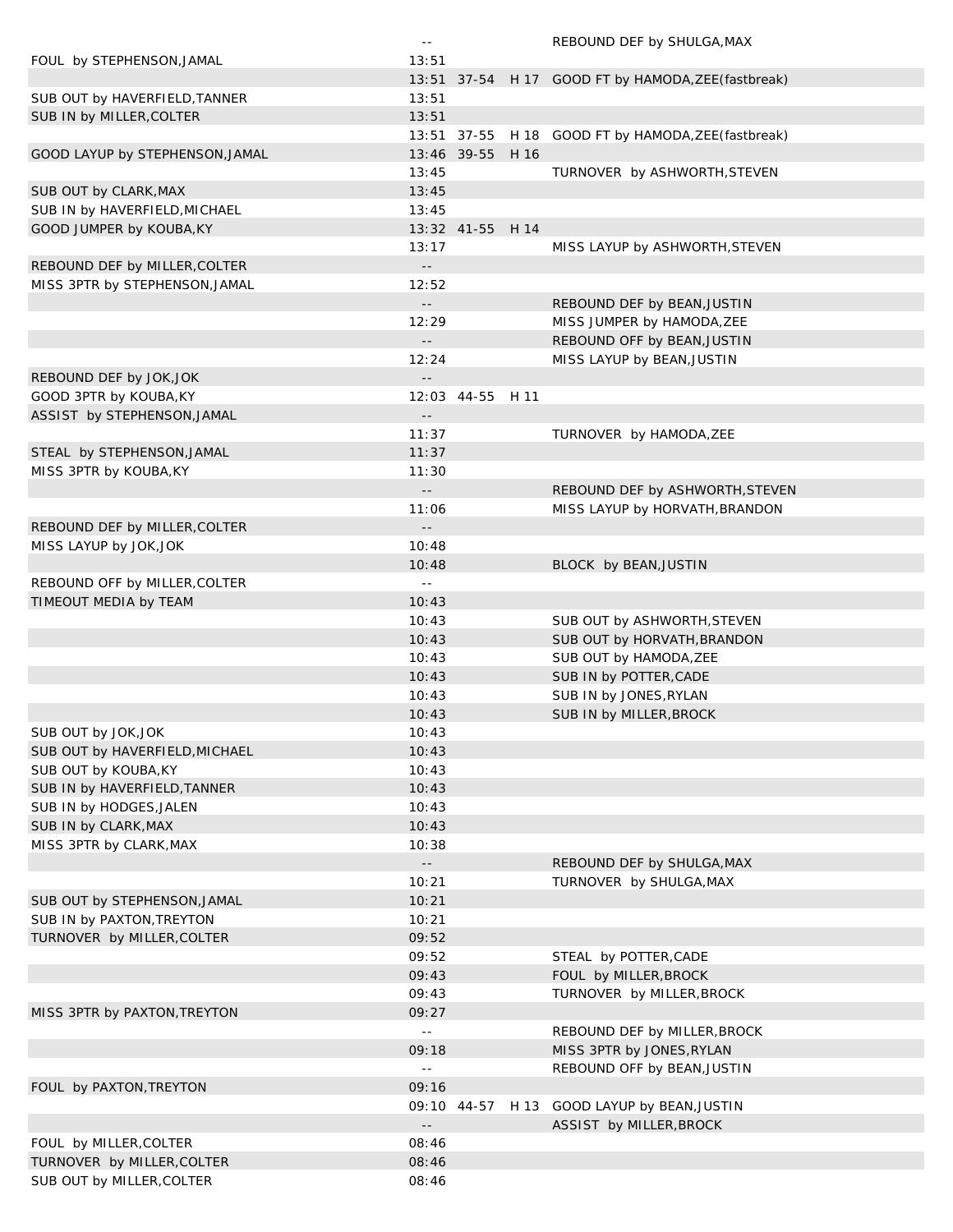| SUB IN by KOUBA, KY              | 08:46                                         |                  |                                                         |
|----------------------------------|-----------------------------------------------|------------------|---------------------------------------------------------|
|                                  |                                               |                  | 08:27 44-59 H 15 GOOD LAYUP by POTTER, CADE             |
|                                  | $\sim$ $\sim$                                 |                  | ASSIST by SHULGA, MAX                                   |
| GOOD 3PTR by KOUBA, KY           |                                               | 08:14 47-59 H 12 |                                                         |
| ASSIST by CLARK, MAX             | $\mathord{\hspace{1pt}\text{--}\hspace{1pt}}$ |                  |                                                         |
|                                  | 08:03                                         |                  | MISS 3PTR by MILLER, BROCK                              |
| REBOUND DEF by HODGES, JALEN     | $\omega_{\rm eff}$                            |                  |                                                         |
| MISS LAYUP by HODGES, JALEN      | 07:44                                         |                  |                                                         |
| REBOUND OFF by HODGES, JALEN     | $\mathbb{L}(\mathbb{L})$                      |                  |                                                         |
| MISS LAYUP by HODGES, JALEN      | 07:38                                         |                  |                                                         |
|                                  | $\mathbb{L}^{\mathbb{L}}$                     |                  | REBOUND DEF by SHULGA, MAX                              |
| FOUL by KOUBA, KY                | 07:29                                         |                  |                                                         |
| TIMEOUT MEDIA by TEAM            | 07:25                                         |                  |                                                         |
|                                  | 07:25                                         |                  | SUB OUT by SHULGA, MAX                                  |
|                                  | 07:25                                         |                  | SUB IN by EYTLE-ROCK, RJ                                |
|                                  |                                               |                  |                                                         |
|                                  |                                               |                  | 07:23 47-61 H 14 GOOD JUMPER by BEAN, JUSTIN            |
|                                  | $\sim$ $\sim$                                 |                  | ASSIST by JONES, RYLAN                                  |
| GOOD JUMPER by HODGES, JALEN     |                                               | 07:08 49-61 H 12 |                                                         |
| ASSIST by CLARK, MAX             | $\mathord{\hspace{1pt}\text{--}\hspace{1pt}}$ |                  |                                                         |
|                                  |                                               |                  | 06:50 49-63 H 14 GOOD LAYUP by JONES, RYLAN             |
| TURNOVER by HAVERFIELD, TANNER   | 06:38                                         |                  |                                                         |
|                                  | 06:38                                         |                  | STEAL by BEAN, JUSTIN                                   |
|                                  |                                               |                  | 06:30 49-65 H 16 GOOD LAYUP by BEAN, JUSTIN (fastbreak) |
| MISS 3PTR by HODGES, JALEN       | 06:25                                         |                  |                                                         |
|                                  | $\sim$ $\sim$                                 |                  | REBOUND DEF by POTTER, CADE                             |
|                                  |                                               |                  | 06:09 49-68 H 19 GOOD 3PTR by MILLER, BROCK             |
|                                  | $\sim$ $\sim$                                 |                  | ASSIST by EYTLE-ROCK, RJ                                |
| TURNOVER by PAXTON, TREYTON      | 05:49                                         |                  |                                                         |
| TIMEOUT TEAM by TEAM             | 05:49                                         |                  |                                                         |
|                                  | 05:49                                         |                  | SUB OUT by POTTER, CADE                                 |
|                                  | 05:49                                         |                  | SUB IN by HORVATH, BRANDON                              |
| SUB OUT by HODGES, JALEN         | 05:49                                         |                  |                                                         |
| SUB OUT by PAXTON, TREYTON       | 05:49                                         |                  |                                                         |
| SUB OUT by CLARK, MAX            | 05:49                                         |                  |                                                         |
| SUB IN by STEPHENSON, JAMAL      | 05:49                                         |                  |                                                         |
| SUB IN by HAVERFIELD, MICHAEL    | 05:49                                         |                  |                                                         |
|                                  | 05:49                                         |                  |                                                         |
| SUB IN by ANKENY, JACOB          |                                               |                  | 05:29 49-70 H 21 GOOD LAYUP by HORVATH, BRANDON         |
|                                  |                                               |                  |                                                         |
|                                  | $\overline{\phantom{a}}$ .                    |                  | ASSIST by BEAN, JUSTIN                                  |
| SUB OUT by HAVERFIELD, TANNER    | 05:11                                         |                  |                                                         |
| SUB IN by PAXTON, TREYTON        | 05:11                                         |                  |                                                         |
| MISS LAYUP by STEPHENSON, JAMAL  | 05:00                                         |                  |                                                         |
|                                  | 05:00                                         |                  | BLOCK by HORVATH, BRANDON                               |
|                                  | $\sim$ $\sim$                                 |                  | REBOUND DEF by TEAM                                     |
|                                  |                                               | 04:46 49-72 H 23 | GOOD LAYUP by EYTLE-ROCK, RJ                            |
| GOOD JUMPER by STEPHENSON, JAMAL |                                               | 04:27 51-72 H 21 |                                                         |
|                                  |                                               |                  | 04:11 51-74 H 23 GOOD LAYUP by EYTLE-ROCK, RJ           |
|                                  | $\sim$ $\sim$                                 |                  | ASSIST by MILLER, BROCK                                 |
| TURNOVER by KOUBA, KY            | 03:45                                         |                  |                                                         |
|                                  | 03:45                                         |                  | STEAL by BEAN, JUSTIN                                   |
| FOUL by HAVERFIELD, MICHAEL      | 03:41                                         |                  |                                                         |
| TIMEOUT MEDIA by TEAM            | 03:41                                         |                  |                                                         |
|                                  | 03:41                                         |                  | SUB OUT by MILLER, BROCK                                |
|                                  | 03:41                                         |                  | SUB IN by ASHWORTH, STEVEN                              |
| SUB OUT by HAVERFIELD, MICHAEL   | 03:41                                         |                  |                                                         |
| SUB OUT by KOUBA, KY             | 03:41                                         |                  |                                                         |
| SUB IN by DREHER, LOGAN          | 03:41                                         |                  |                                                         |
| SUB IN by NELSON, GRAYSON        | 03:41                                         |                  |                                                         |
|                                  | 03:29                                         |                  | MISS 3PTR by BEAN, JUSTIN                               |
| REBOUND DEF by TEAM              | $\sim$ $\sim$                                 |                  |                                                         |
|                                  |                                               |                  |                                                         |
|                                  | 03:29                                         |                  | FOUL by ASHWORTH, STEVEN                                |
| SUB OUT by STEPHENSON, JAMAL     | 03:29                                         |                  |                                                         |